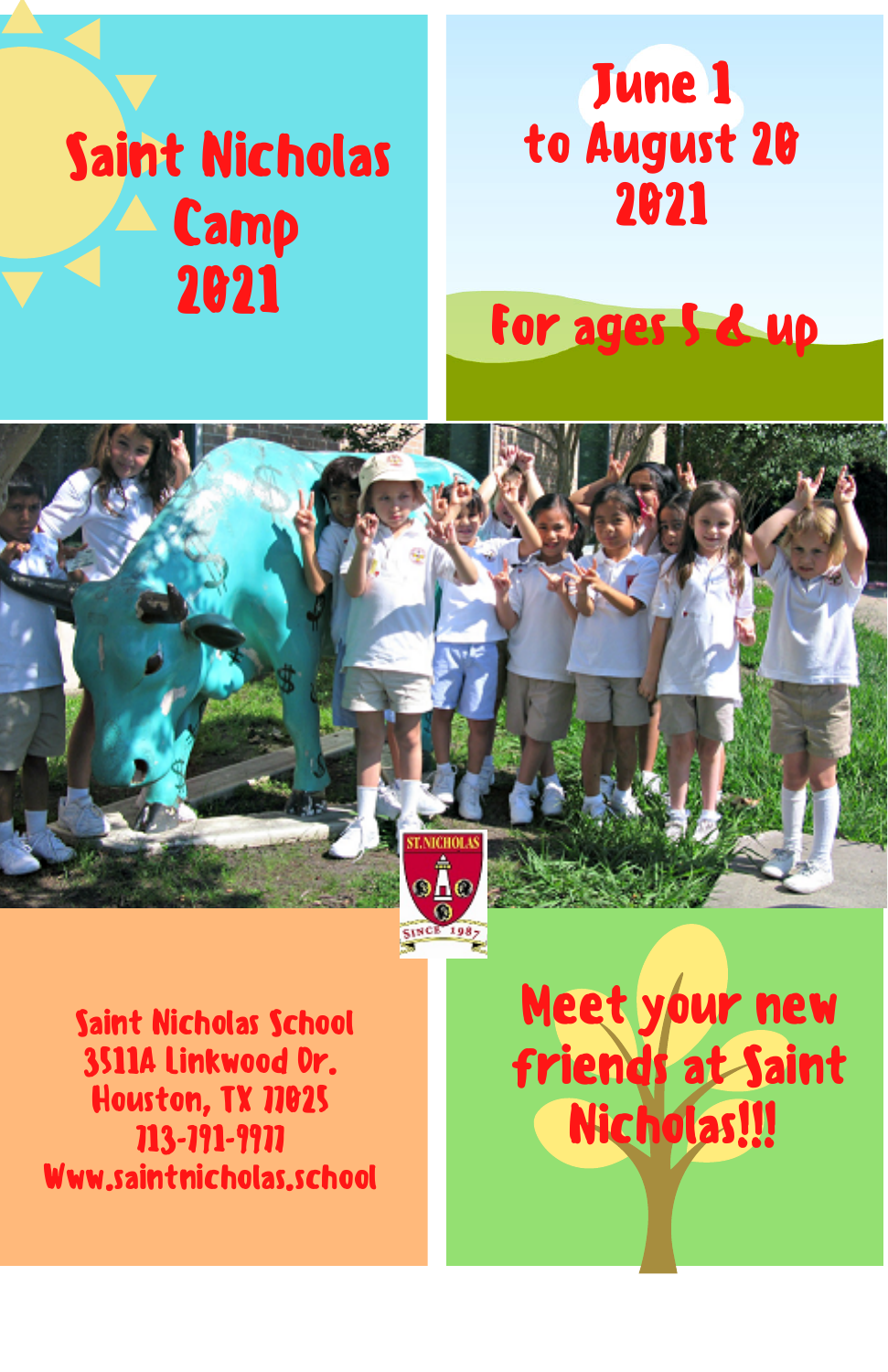## SNS SUMMER CAMP Summertime 2021

Make Disciples The safety and well-being of our students, families, and staff at Saint Nicholas School is our highest priority. We will continue to follow the procedures and guidance provided by CDC & Child-care licensing.

exciting activities that includes virtual field trips and routine campus activities!! Camp dates will be from June 1st through August 20th. There will be 12 weeks of

Contact: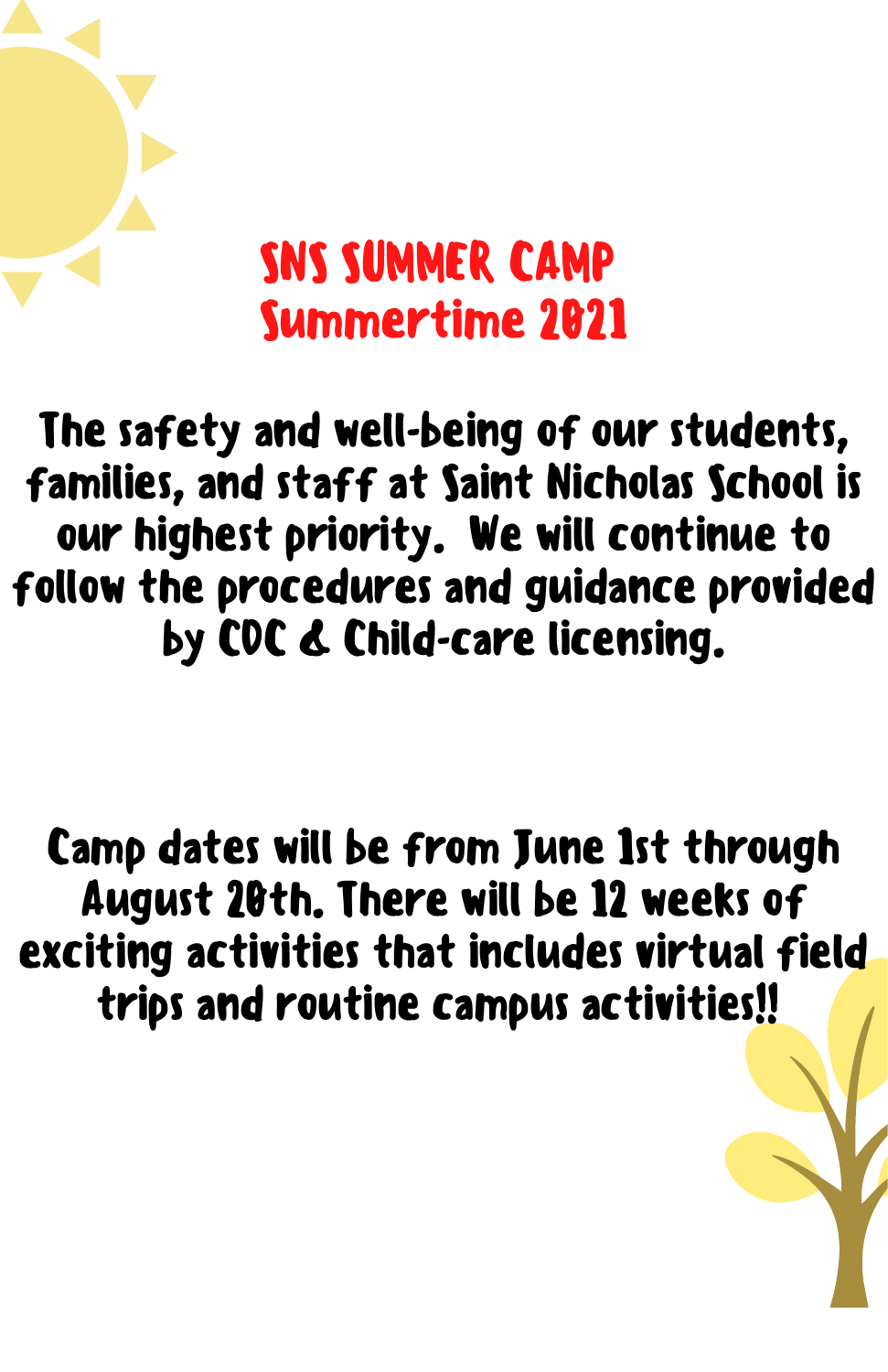#### VIRTUAL FIELD TRIPS Chosen from the following:

Nature Discovery Center, Bellaire: Investigate nature outdoors using scientific methodology Wide Open School: Preschool, K-2, 3-5, 6-8: Fire station, zoo, museums Mobile Permissions: Tour world destinations. Colonial Williamsburg, Anne Frank, The Zoo We Are Teachers: 11 Famous Art Museums Discovery Education: The Natural World Verywell Family: Art and Culture, Science, History and Social Studies American Family: Van Gough Museum, Dinosaur exhibit in The Canadian Museum of Nature, Vietnam and the largest cave in the world, Internation Space Station, Nature Lab at home The Louvre Museum And more.....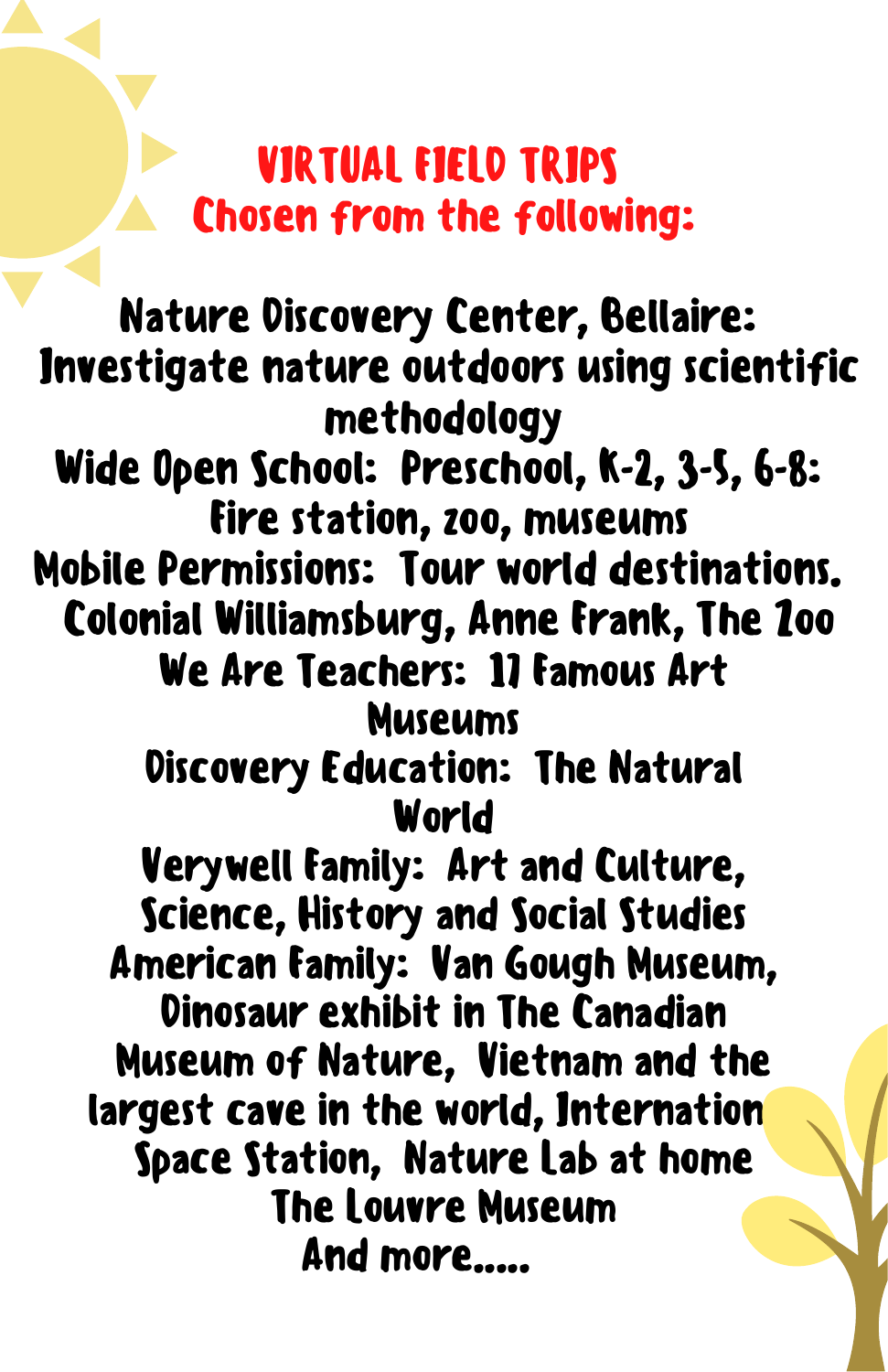## ROUTINE CAMPUS ACTIVITIES

Art Class and Outdoor Art Music and Drama Montessori Lessons and Environment School Garden Tennis, Soccer Sports Class Have a Picnic Nature and Birdwatching on campus Capit Reading Program Singapore Math and Science **Literature** Shapes and Handwriting Skills Organization and Study Skills Sprinkler Play Elementary Stem Scopes: Beginning Coding using tablet, laptop, or Chrome book